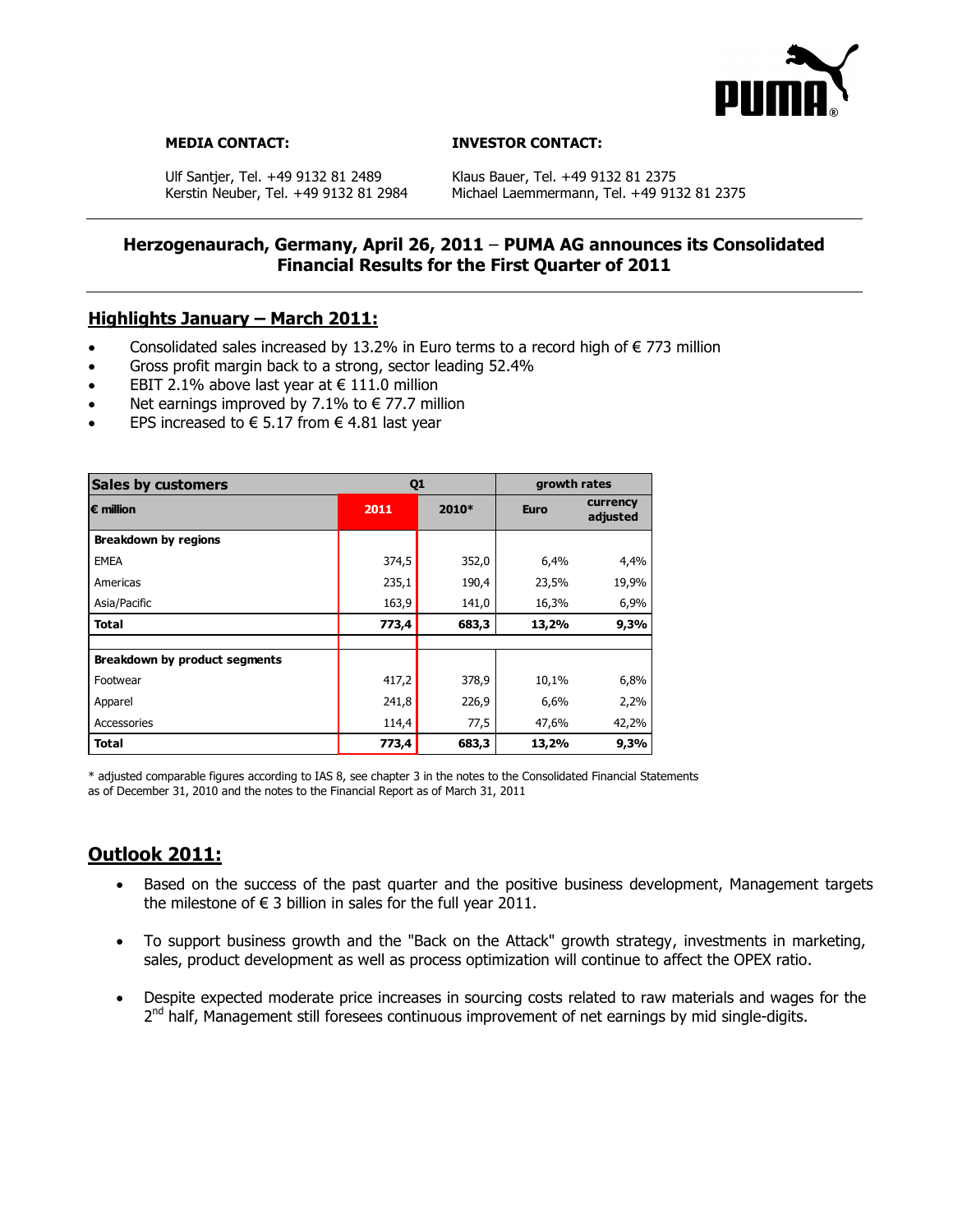

**Jochen Zeitz, CEO:** "The first quarter performance was a strong start to 2011 and our Back on the Attack growth plan, as PUMA managed to generate strong sales growth. We were even able to mitigate the negative impact we saw from the disastrous events in Japan last month as our Asian/ Pacific region contributed with an increase in sales to the overall solid company performance. For the full year 2011 we continue to expect an increase in net earnings in the mid single-digit percentage range with sales targeting the € 3 billion milestone for the first time. PUMA continues to execute on the Back on the Attack company growth plan and performs at levels consistent with reaching the long-term target of  $\epsilon$  4 billion in sales by 2015. The recent approval of our shareholders to convert PUMA from the German Aktiengesellschaft PUMA AG to the European Corporation PUMA SE will provide our company with a broader international profile, helping to tap into the many opportunities the international Sportlifestyle market offers.

# **Sales and Earnings Development January-March 2011**

### **Global Brand Sales**

Worldwide PUMA brand sales - comprised of consolidated and license sales - rose by 12.5% in Euro terms (8.8% currency adjusted) to € 811.1 million from  $∈$  720.8 million last year.

### **Consolidated Sales**

PUMA's first quarter consolidated sales reached  $\epsilon$  773.4 million, rising 9.3% in currency adjusted terms and an impressive 13.2% in Euro terms when compared to the first quarter of 2010. This represents PUMA's best ever first quarter. All product segments showed considerable growth: Footwear up 6.8% currency adjusted at  $\epsilon$ 417.2 million, Apparel up 2.2% at € 241.8 million, and Accessories posting a superb 42.4% increase at € 114.4 million. The strong performance in the Accessories product segment was also supported by the inclusion of Cobra Golf into the consolidation.

In regional terms, sales in EMEA grew by 4.4% currency adjusted to € 374.5 million, Asia/ Pacific posted a gain of 6.9% to € 163.9 million and PUMA continued its excellent performance in the Americas with sales growing by 19.9% to € 235.1 million.

## **Gross Profit Margin**

The gross profit margin remained at an industry leading 52.4%, which is testament to PUMA"s continuing efforts to maximize returns and efficiencies. The Footwear segment had a gross profit margin of 51.3%, up from 50.9%. Apparel stood at 53.7%, down slightly from 53.9%. Accessories were at 54.0%, also down slightly from 55.7%.

### **Operating Expenses**

Operating expenses before special items rose by 21.6% to  $\epsilon$  298.6 million during the first quarter of 2011. As a percentage of sales, this represents an increase from 35.9% to 38.6% compared to last year. Reasons for this rise include currency fluctuations, as well as additional investments in Marketing, Sales and Product Design to fuel our "Back on the Attack" growth plan.

### **EBIT**

Operating profit came in as expected, improving to  $\in$  111.0 million from  $\in$  108.7 million. This represents 14.4% of consolidated sales, down slightly from a rate of 15.9% at this time last year.

### **Financial Result / Income from associated companies**

The financial result improved from  $\epsilon$  -1.4 million to  $\epsilon$  -0.2 million, including  $\epsilon$  0.9 million from our investment in Wilderness.

### **Earnings before Taxes**

PUMA's EBT rose from € 107.3 million to € 110.8 million.

Tax expenses declined from  $\epsilon$  34.8 million to  $\epsilon$  33.1 million and the tax rate dropped from 32.4% to a normalized tax rate of 29.9%.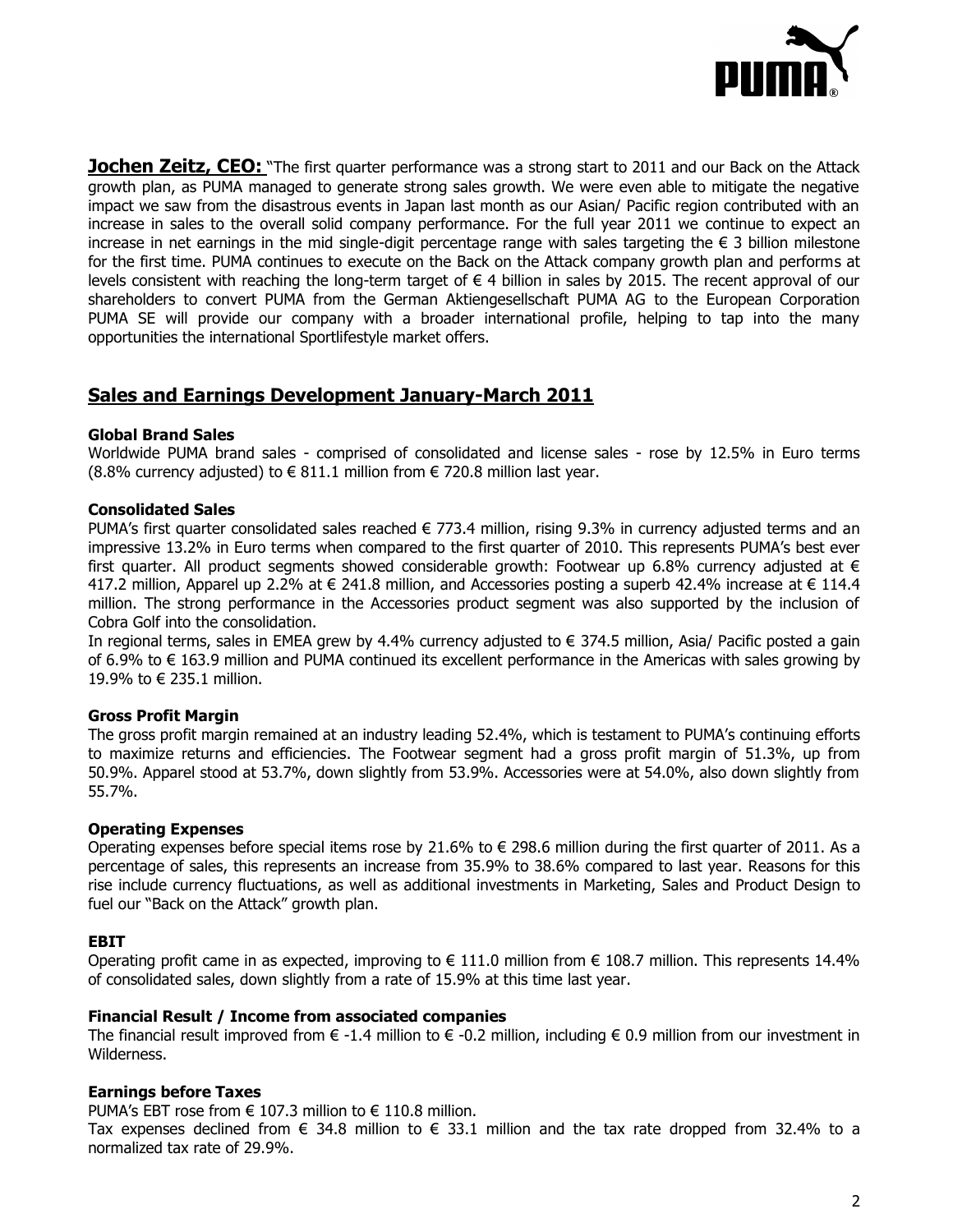

#### **Net Earnings**

Consolidated net earnings increased to  $\in$  77.7 million from  $\in$  72.5 million in 2010, an increase of 7.1%. Earnings per share rose from  $\in$  4.81 to  $\in$  5.17, and diluted earnings per share rose from  $\in$  4.80 to  $\in$  5.15.

## **Net Assets and Financial Position**

#### **Equity**

Total assets (as of 31<sup>st</sup> March 2011) increased by 11.3% from € 2.068.5 million to € 2.303.2 million. This rise stems mainly from the expansion of the consolidated group, as Cobra Golf is included this year. The equity ratio declined slightly from 61.2% to 60.6%. However, in absolute figures, shareholders' equity increased by 10.3% to € 1.395,9 million from € 1.265,7 million. As a consequence, PUMA"s balance sheet remains very strong.

#### **Working Capital**

PUMA's overall Working Capital went up by 13.9% to € 598.1 million. On the asset side, inventories went up by 24.9% from € 371.8 million to € 464.3 million, supporting our expected sales growth in the upcoming quarters and trade receivables also increased, up 11.0% from  $\epsilon$  520.4 million to  $\epsilon$  577.8 million. Considering the change in scope and the strong increase in sales during the quarter, the trade receivables developed positively. On the liabilities side, trade liabilities rose 25.8% from  $\epsilon$  270.4 million to  $\epsilon$  340.2 million.

#### **Cashflow/Capex**

The Free Cashflow (before acquisitions) came in at  $\epsilon$  -113.5 million versus  $\epsilon$  -71.6 million last year. The additional outflow was caused mainly by the increase in working capital and tax payments.

The payments for acquisitions are related to the purchase of the remaining shares of PUMA China, as announced in our third quarter results last year.

For Capex, the company spent  $\epsilon$  10.8 million versus  $\epsilon$  7.7 million in last year's first quarter. The increase derives from investments in the improvement of organizational processes and IT, which are necessary components of our growth strategy.

### **Cash Position**

Total cash (as of 31<sup>st</sup> March 2011) dropped by 29.1% to € 300.8 million from € 424.2 million last year. Bank debts were reduced by 25.9% from  $\epsilon$  52.3 million to  $\epsilon$  38.8 million. As a result, the net cash position decreased 29.6%, from € 371.9 million to € 262.0 million.

#### **Share buyback**

PUMA continued with its share buy back program and purchased 51.720 shares for  $\epsilon$  10.9 million during the first quarter.

## **Other Events**

## **PUMA AG converts to a Societas Europaea (SE)**

As previously reported, PUMA"s shareholders returned a positive vote in April"s Annual General Meeting on the conversion from a German "Aktiengesellschaft", or AG, to a European "Societas Europaea", or SE. The conversion is expected to be completed latest by July.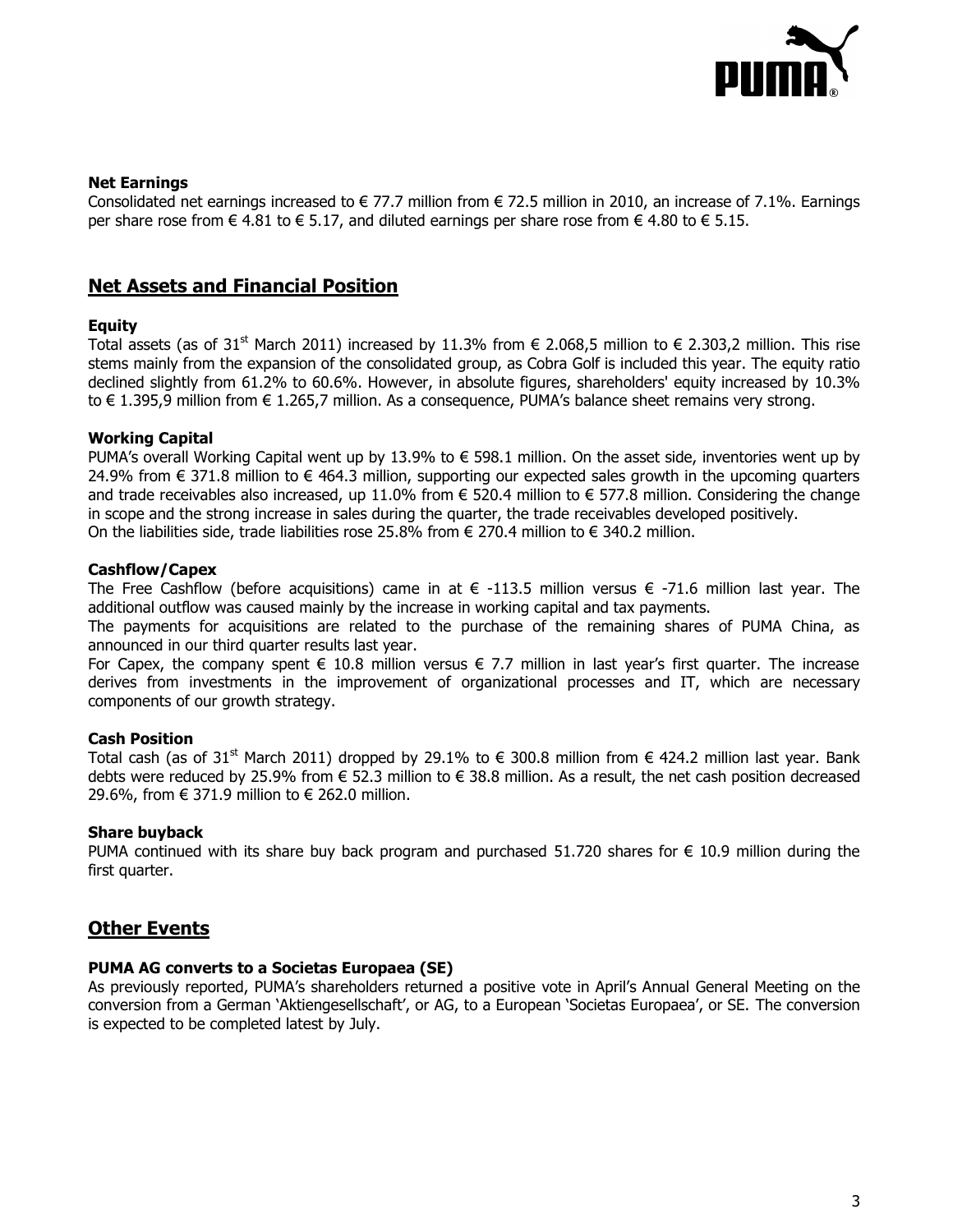

# **Outlook 2011**

As the first quarter visibly demonstrates, PUMA's "Back on the Attack" strategy is already taking effect, with higher investment in marketing and product being offset by significant increases in sales with a stable gross profit margin. Taking into account the risk of higher input prices in the form of raw materials and wages for the second half of the year, PUMA's outlook for 2011 continues to be favourable. We continue to expect an improvement in net earnings in the mid single digit range for 2011 whilst targeting the € 3 billion milestone in sales.

PUMA is one of the world's leading sportlifestyle companies that designs and develops footwear, apparel and accessories. It is committed to working in ways that contribute to the world by supporting Creativity, SAFE Sustainability and Peace, and by staying true to the principles of being Fair, Honest, Positive and Creative in decisions made and actions taken. PUMA starts in Sport and ends in Fashion. Its Sport Performance and Lifestyle labels include categories such as Football, Running, Motorsports, Golf and Sailing. Sport Fashion features collaborations with renowned designer labels such as Alexander McQueen, Yasuhiro Mihara and Sergio Rossi. The PUMA Group owns the brands PUMA, Cobra and Tretorn. The company, which was founded in 1948, distributes its products in ore than 120 countries, employs more than 9,000 people worldwide and has headquarters in Herzogenaurach/Germany, Boston, London and Hong Kong. For more information, please visit www.puma.com

This document contains forward-looking information about the Company"s financial status and strategic initiatives. Such information is subject to a certain level of risk and uncertainty that could cause the Company's actual results to differ significantly from the information discussed in this document. The forward-looking information is based on the current expectations and prognosis of the management team. Therefore, this document is further subject to the risk that such expectations or prognosis, or the premise of such underlying expectations or prognosis, become erroneous. Circumstances that could alter the Company's actual results and procure such results to differ significantly from those contained in forward-looking statements made by or on behalf of the Company include, but are not limited to those discussed be above.

<sup>###</sup>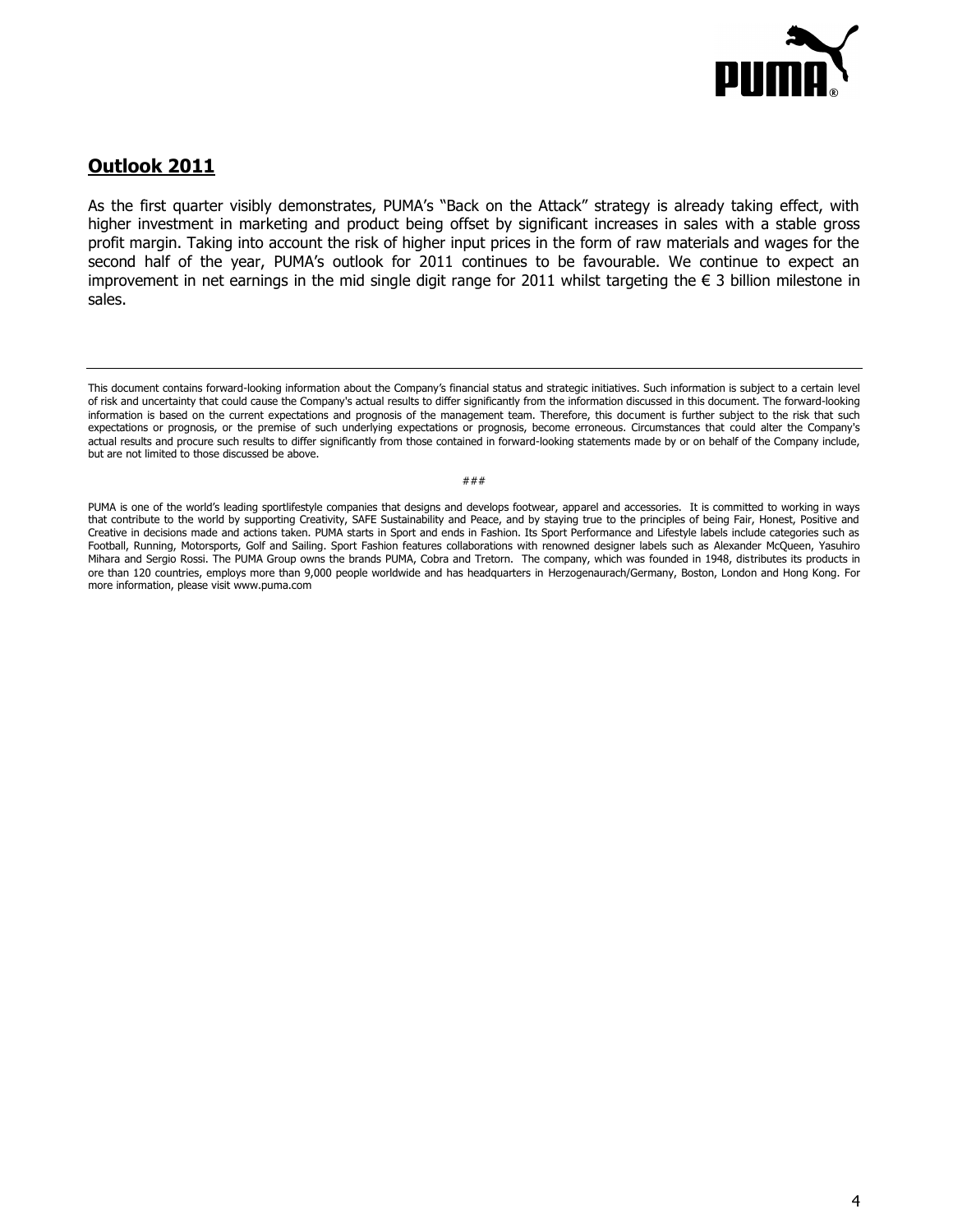

| <b>Income Statement</b>                             | Q1/2011            | $Q1/2010*$         | Devi-     |
|-----------------------------------------------------|--------------------|--------------------|-----------|
|                                                     | $\epsilon$ million | $\epsilon$ million | ation     |
|                                                     |                    |                    |           |
| <b>Sales</b>                                        | 773,4              | 683,3              | 13,2%     |
| Cost of sales                                       | $-367,8$           | $-325,0$           | 13,2%     |
|                                                     |                    |                    |           |
| <b>Gross profit</b>                                 | 405,6              | 358,3              | 13,2%     |
| - in % of consolidated sales                        | 52,4%              | 52,4%              |           |
| Royalty and commission income                       | 4,0                | 4,9                | $-18,8%$  |
| Other operating income and expenses                 | $-298,6$           | $-245,6$           | 21,6%     |
|                                                     |                    |                    |           |
| Operational result before special items             | 111,0              | 117,6              | $-5,6%$   |
| - in % of consolidated sales                        | 14,4%              | 17,2%              |           |
| Special items                                       | 0,0                | $-8,9$             | $-100,0%$ |
|                                                     |                    |                    |           |
| <b>EBIT</b>                                         | 111,0              | 108,7              | 2,1%      |
| - in % of consolidated sales                        | 14,4%              | 15,9%              |           |
| Financial result / Income from associated companies | $-0,2$             | $-1,4$             | $-84,8%$  |
| <b>EBT</b>                                          | 110,8              | 107,3              | 3,3%      |
|                                                     |                    |                    |           |
| - in % of consolidated sales                        | 14,3%              | 15,7%              |           |
| Taxes on income                                     | $-33,1$            | $-34,8$            | $-4,6%$   |
| - Tax rate                                          | 29,9%              | $-32,4%$           |           |
| Net earnings attributable to minority interest      | 0,0                | 0,0                |           |
|                                                     |                    |                    |           |
| <b>Net earnings</b>                                 | 77,7               | 72,5               | 7,1%      |
| Earnings per share $(\epsilon)$                     | 5,17               | 4,81               | 7,5%      |
| Earnings per share $(E)$ - diluted                  | 5,15               | 4,80               | 7,3%      |
| Weighted average shares outstanding                 | 15,018             | 15,082             | $-0,4%$   |
| Weighted average shares outstanding - diluted       | 15,074             | 15,105             | $-0,2%$   |

\* adjusted comparable figures according to IAS 8, see chapter 3 in the notes to the Consolidated Financial Statements as of December 31, 2010 and the notes to the Financial Report as of March 31, 2011

Rounding differences may be observed in the percentage and numerical values expressed in millions of Euro since the underlying calculations are always based on thousands of Euro.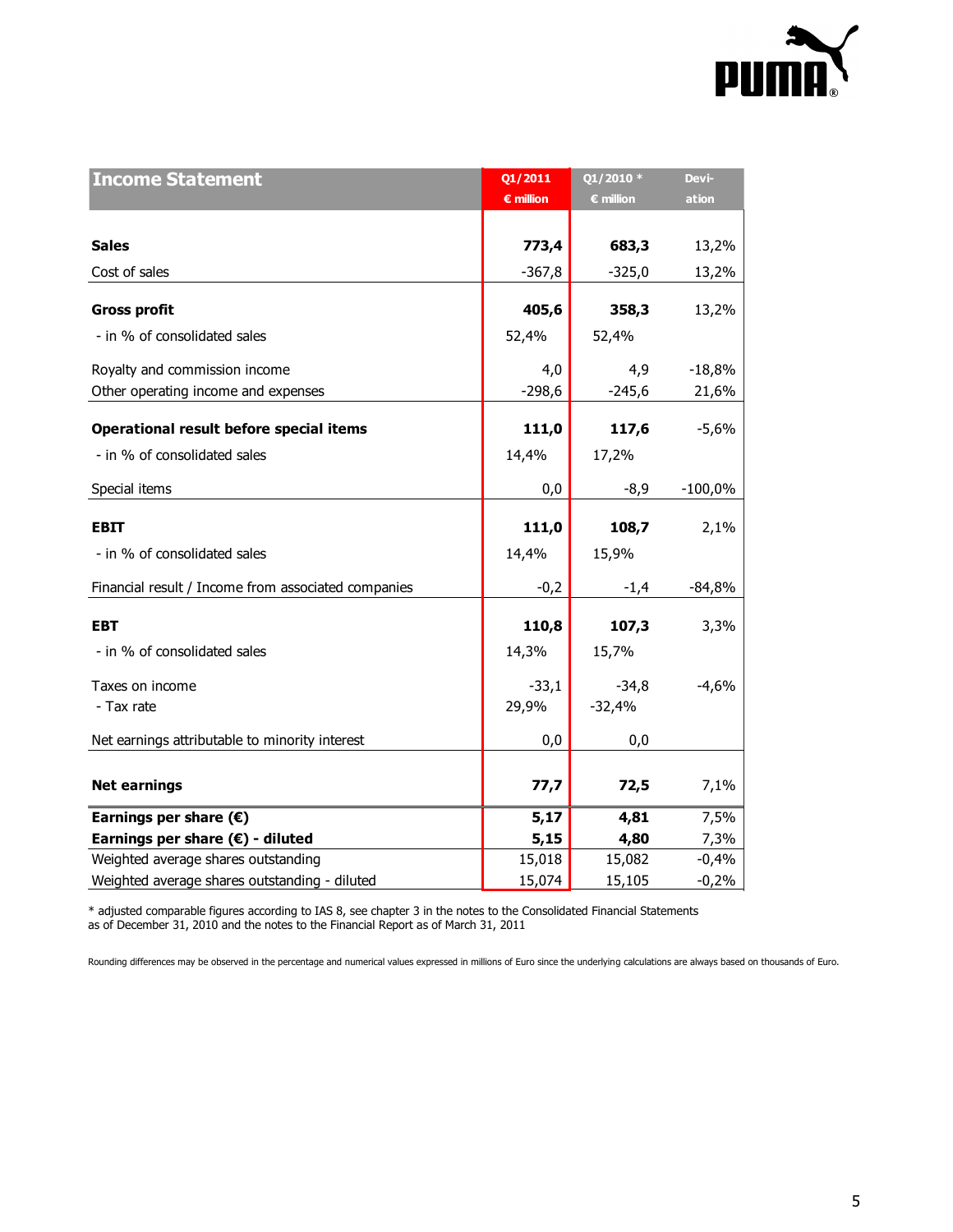

| <b>Balance Sheet</b>                                | Mar. 31,'11        | Mar. 31,'10 *      | Devi-    | Dec. 31,'10 Dec. 31,'09 * |                    |
|-----------------------------------------------------|--------------------|--------------------|----------|---------------------------|--------------------|
|                                                     | $\epsilon$ million | $\epsilon$ million | ation    | <b>€ million</b>          | $\epsilon$ million |
|                                                     |                    |                    |          |                           |                    |
| <b>ASSETS</b>                                       |                    |                    |          |                           |                    |
| Cash and cash equivalents                           | 300,8              | 424,2              | $-29,1%$ | 479,6                     | 485,6              |
| Inventories                                         | 464,3              | 371,8              | 24,9%    | 439,7                     | 344,4              |
| Trade receivables                                   | 577,8              | 520,4              | 11,0%    | 447,0                     | 347,4              |
| Other current assets (Working Capital related)      | 168,8              | 119,0              | 41,9%    | 177,6                     | 115,1              |
| Other current assets                                | 0,4                | 11,3               | $-96,4%$ | 3,3                       | 1,7                |
| <b>Current assets</b>                               | 1.512,2            | 1.446,7            | 4,5%     | 1.547,2                   | 1.294,2            |
|                                                     |                    |                    |          |                           |                    |
| Deferred taxes                                      | 96,1               | 52,9               | 81,8%    | 96,5                      | 64,8               |
| Other non-current assets                            | 694,9              | 568,9              | 22,1%    | 722,9                     | 566,0              |
| <b>Non-current assets</b>                           | 791,0              | 621,8              | 27,2%    | 819,4                     | 630,8              |
| <b>Total Assets</b>                                 | 2.303,2            | 2.068,5            | 11,3%    | 2.366,6                   | 1.925,0            |
| <b>LIABILITIES AND SHAREHOLDERS' EQUITY</b>         |                    |                    |          |                           |                    |
| Current bank liabilities                            | 38,8               | 52,3               | $-25,9%$ | 42,8                      | 48,3               |
| <b>Trade liabilities</b>                            | 340,2              | 270,4              | 25,8%    | 344,3                     | 265,7              |
| Other current liabilities (Working Capital related) | 272,7              | 215,7              | 26,4%    | 315,5                     | 258,7              |
| Other current liabilities                           | 65,1               | 94,2               | $-30,8%$ | 96,4                      | 54,8               |
| <b>Current liabilities</b>                          | 716,8              | 632,6              | 13,3%    | 799,0                     | 627,5              |
|                                                     |                    |                    |          |                           |                    |
| Deferred taxes                                      | 55,1               | 4,4                |          | 50,7                      | 4,4                |
| Pension provisions                                  | 24,5               | 24,5               | 0,2%     | 26,1                      | 25,4               |
| Other non-current liabilities                       | 110,9              | 141,3              | $-21,5%$ | 104,4                     | 134,4              |
| <b>Non-current liabilities</b>                      | 190,5              | 170,2              | 12,0%    | 181,2                     | 164,2              |
| <b>Shareholders' equity</b>                         | 1.395,9            | 1.265,7            | 10,3%    | 1.386,4                   | 1.133,3            |
| <b>Total Liabilities and Shareholders' equity</b>   | 2.303,2            | 2.068,5            | 11,3%    | 2.366,6                   | 1.925,0            |
|                                                     |                    |                    |          |                           |                    |

\* adjusted comparable figures according to IAS 8, see chapter 3 in the notes to the Consolidated Financial Statements as of December 31, 2010 and the notes to the Financial Report as of March 31, 2011

Rounding differences may be observed in the percentage and numerical values expressed in millions of Euro since the underlying calculations are always based on thousands of Euro.